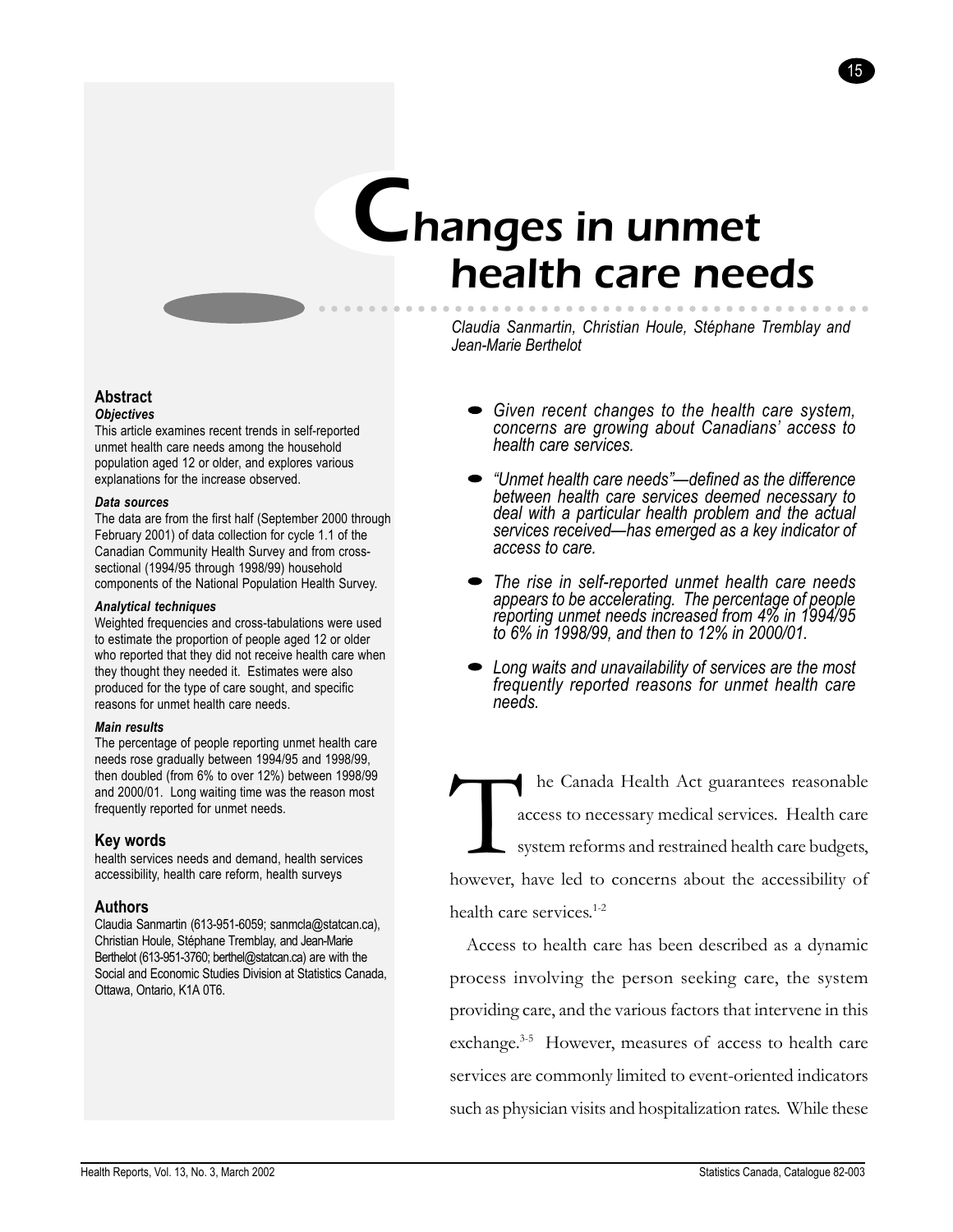## **Methods**

## **Data source**

16

This report is based on cross-sectional data collected in 1994/95, 1996/97 and 1998/99 for cycles 1 through 3 of the National Population Health Survey (NPHS), and in 2000/01 during the first half of the first cycle (cycle 1.1) of the Canadian Community Health Survey (CCHS). Complete data for the first cycle of the CCHS will cover 136 health regions across the country. (See "Canadian Community Health Survey—Methodological overview " in this issue.)

The NPHS data used for this report were provided by respondents aged 12 or older who numbered 17,626 in 1994/95; 73,402 in 1996/97; and 15,249 in 1998/99. CCHS data were provided by 55,576 respondents aged 12 or older in 2000/01. At the household level, the respective NPHS response rates in 1994/95, 1996/97 and 1998/99 were 88.7%, 82.6% and 88.2%. The response rate at the household level for the CCHS was 80.0%. For selected respondents aged 12 or older within households, the NPHS response rates in 1994/95, 1996/97 and 1998/99 were 97.0%, 96.8% and 99.0%, respectively. The response rate of the selected respondents aged 12 or older to the CCHS was 94.0%. The data for each survey were weighted to represent the household population in the 10 provinces over the respective periods of data collection.

Statistics Canada took measures to ensure the consistency of the information collected for the NPHS and CCHS, including standardized interviewer training, the use of a glossary of terms,

measures reflect actual utilization of the health care system, they do not fully capture information about difficulties people may encounter in accessing care. Information that better reflects people's experiences with the health care system is required to better understand the process of accessing care.

"Unmet health care needs"-defined as the difference between health care services deemed necessary to deal with a particular health problem and the actual services received—embodies a process-oriented measure of access to health care.<sup>6</sup> Unmet needs can arise as a result of features of the health care system (for example, unavailability of services or waiting times), or as a result of the personal circumstances of those seeking care (for example, socio-economic status or time constraints).

Based on preliminary data from the 2000/01

and quality assurance procedures. However, data collection methods differed somewhat between the NPHS and CCHS.<sup>7</sup> First, collection for cycle 1 of the NPHS was by face-to-face interview, and for cycles 2 and 3, mainly by telephone. Collection for the CCHS was principally by personal interview. Second, the extent to which interviews were provided by proxy differed. In the NPHS cycles 1, 2 and 3, proxy reporting rates were 29%, 28% and 15%, respectively. In the first half of cycle 1.1 of the CCHS, the proxy reporting rate was just under 8%. However, comparative analysis of data from each survey indicated that these differences did not explain the changes observed between surveys in the proportions of people reporting unmet needs (data not shown). Furthermore, analyses showed no evidence of bias due to seasonal effects, household size, or location effects.

## **Analytical techniques**

Weighted frequencies were produced. For unmet needs, estimates for each sex and three age groups (12 to 34, 35 to 64 and 65 or older) were produced. The bootstrap technique, which fully accounts for the design effects of the surveys, was used to estimate variance; the variance estimates were used to calculate coefficients of variation and for testing the statistical significance of differences between estimates.<sup>8-10</sup> Statistical significance was established at the level of  $p < 0.05$ .

Canadian Community Health Survey (CCHS), together with data from the first three cycles (1994/95, 1996/97 and 1998/99) of the National Population Health Survey (NPHS), this article focuses on self-reported unmet health care needs over the last few years (see *Methods* and *Defining unmet health care needs*). The extent to which perceptions of unmet need increased between 1998/99 and 2000/01 is highlighted. Several potential explanations for this increase are explored.

## **Unmet needs increasing**

According to data from the first three cycles of the NPHS, the proportion of people aged 12 or older reporting unmet health care needs rose slightly but steadily from 4.2% in 1994/95 to 5.1% in 1996/97 and 6.3% in 1998/99 (Chart 1). Between 1998/99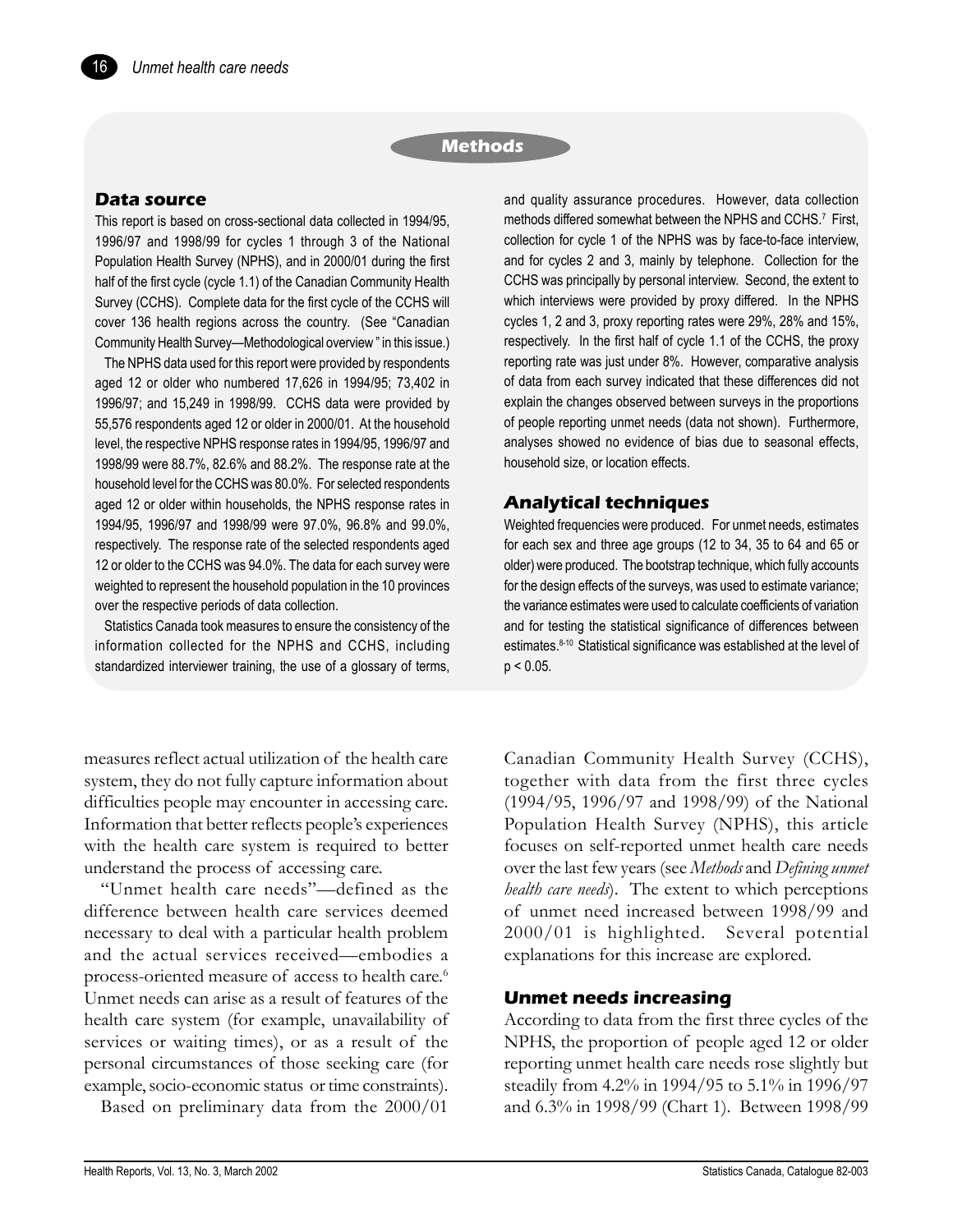17

and 2000/01, however, reports of unmet needs rose substantially. Preliminary data from the CCHS indicate that 12.5% of Canadians aged 12 or older (3.2 million) experienced unmet health care needs in 2000/01, nearly double the proportion two years

#### Chart 1

**Percentage of household population aged 12 or older reporting unmet health care needs, Canada excluding territories, 1994/95, 1996/97, 1998/99 and September 2000 to February 2001**



*Data sources: 1994/95, 1996/97 and 1998/99 National Population Health Survey, cross-sectional samples; Canadian Community Health Survey, preliminary file, September 2000 to February 2001*

*Note: Each value differs significantly from others (p < 0.05); critical values adjusted for multiple comparisons.*

## **Defining unmet health care needs**

The National Population Health Survey (NPHS) and the Canadian Community Health Survey (CCHS) measure self-reported unmet health care needs by asking, "During the past 12 months, was there ever a time when you felt that you needed health care but you didn't receive it?" A "yes" response was tabulated as an unmet need. This question was followed by, "Thinking of the most recent time, why didn't you get care?" Responses to this question were categorized and tabulated. A second follow-up question ascertained the care required: "Again, thinking of the most recent time, what was the type of care that was needed?" Major response categories were established and the data tabulated.

earlier. These findings are consistent with other recent research.11,12

Substantial increases in unmet needs were reported for both sexes and across age groups (Tables 1 and 2). Among people who reported unmet needs in 1998/99 and 2000/01, the types of health problems for which care was needed were similar in each year (Table 3 and Appendix Table A). Physical health problems comprised the leading reason for requiring care in both years.

#### Table 1

**Percentage of household population aged 12 or older reporting unmet health care needs, by sex, Canada excluding territories, 1994/95, 1996/97, 1998/99 and September 2000 to February 2001**

|         |      | Males <sup>t</sup>            |      | Females <sup>†</sup>          |  |  |
|---------|------|-------------------------------|------|-------------------------------|--|--|
|         | $\%$ | 95%<br>confidence<br>interval | %    | 95%<br>confidence<br>interval |  |  |
| 1994/95 | 4.0  | 3.4, 4.5                      | 4.5  | 3.9, 5.0                      |  |  |
| 1996/97 | 4.3  | 3.8, 4.7                      | 6.0  | 5.6, 6.4                      |  |  |
| 1998/99 | 5.2  | 4.6, 5.8                      | 7.4  | 6.6, 8.1                      |  |  |
| 2000/01 | 10.9 | 10.4.11.4                     | 14.0 | 13.4, 14.6                    |  |  |

*Data sources: 1994/95, 1996/97 and 1998/99 National Population Health Survey, cross-sectional samples; Canadian Community Health Survey, preliminary file, September 2000 to February 2001*

*Note: Tukey procedure used to adjust for multiple comparisons*

*Ü Within-sex estimates differ significantly from each other (p < 0.05) except those for males in 1994/95 and 1996/97.*

#### Table 2

**Percentage of household population aged 12 or older reporting unmet health care needs, by age group, Canada excluding territories, 1998/99 and September 2000 to February 2001**

|         |                  | Age group                     |          |                               |                 |                               |  |  |  |
|---------|------------------|-------------------------------|----------|-------------------------------|-----------------|-------------------------------|--|--|--|
|         |                  | 12 to 34                      | 35 to 64 |                               | 65 or older     |                               |  |  |  |
|         | %                | 95%<br>confidence<br>interval | %        | 95%<br>confidence<br>interval | %               | 95%<br>confidence<br>interval |  |  |  |
| 1998/99 | 6.6              | 5.7. 7.5                      | 6.4      | 5.7, 7.1                      | 5.1             | 3.9, 6.2                      |  |  |  |
| 2000/01 | $13.2^{\dagger}$ | 12.5, 13.9                    | $13.2^+$ | 12.7, 13.7                    | $8.1^{\dagger}$ | 7.4. 8.8                      |  |  |  |

*Data sources: 1998/99 National Population Health Survey, cross-sectional sample; Canadian Community Health Survey, preliminary file, September 2000 to February 2001*

*Ü Significantly different from value for same age group in 1998/99 (p < 0.05)*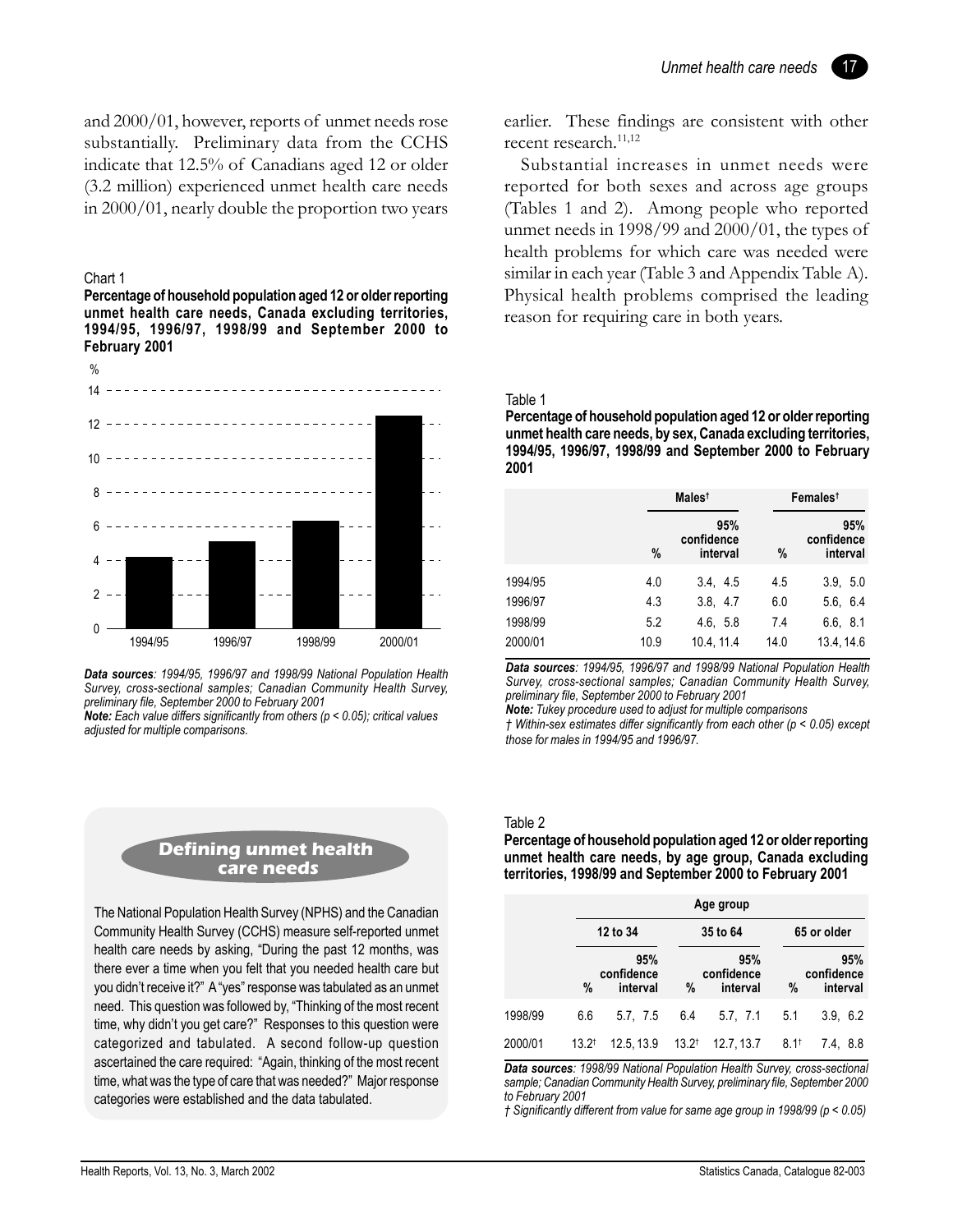

#### Table 3

Type of care needed by household population aged 12 or older reporting unmet health care needs, Canada excluding territories, 1998/99 and September 2000 to February 2001

|                                                                    | 1998/99     |                               |             | 2000/01                       |  |  |
|--------------------------------------------------------------------|-------------|-------------------------------|-------------|-------------------------------|--|--|
| Type of<br>care<br>needed                                          | $\%$        | 95%<br>confidence<br>interval | $\%$        | 95%<br>confidence<br>interval |  |  |
| Treatment of physical<br>problem<br>Treatment of emotional         | 70.3        | 66.6.74.1                     | 71.0        | 69.6, 72.4                    |  |  |
| or mental problem<br>Care of injury<br>Regular check-up (including | 11.1<br>9.9 | 8.5, 13.6<br>7.7.12.1         | 8.9<br>10.2 | 8.0, 9.8<br>9.3.11.2          |  |  |
| regular pre-natal care)<br>Other                                   | 7.4<br>5.8  | 5.3, 9.6<br>4.0, 7.5          | 7.5<br>6.7  | 6.6, 8.5<br>6.0, 7.4          |  |  |

Data sources: 1998/99 National Population Health Survey, cross-sectional sample; Canadian Community Health Survey, preliminary file, September 2000 to February 2001

Note: Because multiple responses were allowed, percentages do not total  $100\%$ .

## **Reasons for unmet needs**

In both  $1998/99$  and  $2000/01$ , the most common reasons reported for unmet health care needs related to features of the health care system. Long waits and the unavailability of services when needed were cited most frequently (Table 4). Among people reporting unmet health care needs, the proportion indicating waiting time as the reason increased from 23% in 1998/99 to 30% in 2000/01. Considering that the magnitude of the estimates for the specific reasons given for unmet needs may be underestimated in the CCHS data (see Limitations), this change is striking.

The relative proportions who attributed their unmet needs to factors reflecting their personal circumstances declined between 1998/99 and 2000/01. For example, in the latter period, smaller proportions of respondents with unmet needs reported that they "didn't get around to it" or were "too busy" (Table 4).

Aside from the changes in reporting among those with unmet needs, when the Canadian population as a whole is considered, the *absolute* numbers of people reporting most reasons increased. For

#### Table 4

Reasons reported for unmet health care needs as percentage of people reporting unmet needs and of total household population aged 12 or older, Canada excluding territories, 1998/99 and September 2000 to February 2001

|                                                                                                                                                                                                                                                                                       |                                                                                               | Population aged 12 or older reporting unmet needs                                                                               | <b>Total population</b><br>aged 12 or older                                                                          |                                                                                                                                               |                                                                                    |                                                                                                                        |
|---------------------------------------------------------------------------------------------------------------------------------------------------------------------------------------------------------------------------------------------------------------------------------------|-----------------------------------------------------------------------------------------------|---------------------------------------------------------------------------------------------------------------------------------|----------------------------------------------------------------------------------------------------------------------|-----------------------------------------------------------------------------------------------------------------------------------------------|------------------------------------------------------------------------------------|------------------------------------------------------------------------------------------------------------------------|
|                                                                                                                                                                                                                                                                                       | 1998/99                                                                                       |                                                                                                                                 |                                                                                                                      |                                                                                                                                               | 2000/01                                                                            |                                                                                                                        |
|                                                                                                                                                                                                                                                                                       | %                                                                                             | 95%<br>confidence<br>interval                                                                                                   | %                                                                                                                    | 95%<br>confidence<br>interval                                                                                                                 | 1998/99<br>%                                                                       | 2000/01<br>$\%$                                                                                                        |
| Features of health care system<br>Waiting time too long<br>Service not available when needed<br>Service not available in area                                                                                                                                                         | 22.9<br>14.7<br>6.7                                                                           | 19.5, 26.3<br>11.1, 18.3<br>4.7, 8.7                                                                                            | 30.4 <sup>†</sup><br>14.3<br>7.2                                                                                     | 28.8, 31.9<br>13.1, 15.4<br>6.5, 8.0                                                                                                          | 1.4<br>0.9<br>0.4                                                                  | $3.8^+$<br>$1.8^+$<br>0.9 <sup>†</sup>                                                                                 |
| <b>Personal circumstances</b><br>Didn't get around to it/Didn't bother<br>Too busy<br>Felt care would be inadequate<br>Cost<br>Decided not to seek care<br>Didn't know where to go<br>Transportation problems<br>Dislikes doctors/Afraid<br>Personal/Family responsibilities<br>Other | 14.4<br>13.5<br>12.6<br>11.2<br>5.2<br>$3.8^+$<br>$1.8^{\ddagger}$<br>$1.8^{\ddagger}$<br>6.8 | 11.5, 17.4<br>10.1, 16.8<br>10.1, 15.1<br>8.8, 13.5<br>3.3.<br>-7.1<br>2.2,<br>5.5<br>0.9.<br>2.7<br>0.9.<br>2.6<br>9.2<br>4.4. | $10.6^{\dagger}$<br>$9.5^{\dagger}$<br>$5.3^{\dagger}$<br>8.9<br>6.7<br>2.7<br>2.1<br>2.6<br>1.2<br>$19.1^{\dagger}$ | 9.5, 11.6<br>8.6, 10.5<br>4.6.<br>6.0<br>8.0,<br>9.7<br>5.9.<br>7.6<br>2.0.<br>3.3<br>1.6,<br>2.5<br>3.0<br>2.1.<br>0.9.<br>1.5<br>17.9, 20.4 | 0.9<br>0.8<br>0.8<br>0.7<br>0.3<br>$0.2^{*}$<br>$0.1^*$<br>$0.1^{\ddagger}$<br>0.4 | $1.3^{\dagger}$<br>$1.2^{\dagger}$<br>0.7<br>$1.1^{\dagger}$<br>$0.8^+$<br>0.3<br>0.3<br>0.3<br>0.2<br>$2.4^{\dagger}$ |

Data sources: 1998/99 National Population Health Survey, cross-sectional sample; Canadian Community Health Survey, preliminary file, September 2000 to February 2001

Note: Because multiple responses were allowed, percentages do not total 100%.

† Significantly different from value for same reason in 1998/99 ( $p < 0.05$ )

# Coefficient of variation between 16.6% and 25.0%

-- Coefficient of variation greater than 33.3%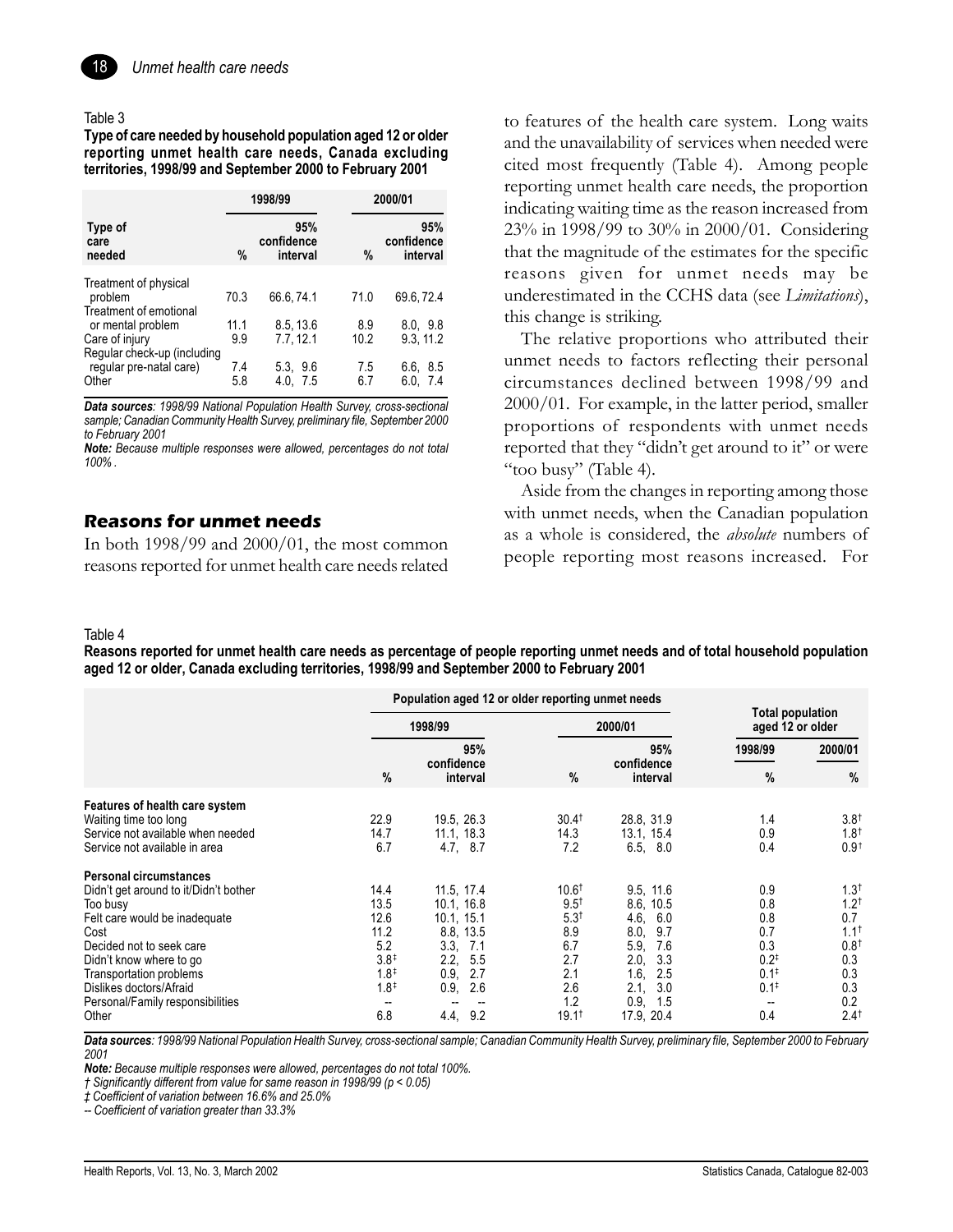19

example, the number who felt that they waited too long for services rose from an estimated 358,000 in 1998/99 to 969,000 in 2000/01 (Appendix Table B). At the same time, those reporting that they were too busy to access care went from an estimated 211,000 to 304,000. These increases in the absolute numbers were reflected in significant increases in the percentages of the overall population who reported unmet needs for numerous reasons (Table 4).

# **Why are more people reporting unmet needs?**

Several factors—related either to the structures and processes within the health care system or to characteristics of the population—may explain the substantial rise in reported unmet needs between 1998/99 and 2000/01. Health reforms involving fiscal restraint, regionalization or hospital restructuring may account for some of the increase in reported unmet needs. However, while the full effect of these changes is not yet known, recent evidence suggests that hospital downsizing and budget cuts have not resulted in less health care utilization or poorer health outcomes.13-15 Moreover, relative expenditure on health care has increased approximately 4% since the mid-1990s, after adjusting for inflation and population growth. In most regions, however, the impact of these increases may not yet be realized.16

Unmet needs may be affected by more than just the absolute amount of resources available. The allocation of resources across services and regions and the delivery of specific services, including the availability of general and family practitioners and primary care, may influence unmet needs.

Unmet needs may arise from the perceived timeliness of care delivery; that is, when people receive care later than when they feel it is most needed. Despite indications from the NPHS and CCHS that waiting for care is the leading and fastest growing reason for unmet health care needs, there is currently a lack of accurate and reliable data on waiting times at the national level. It is thus difficult to determine if waiting times did, in fact, increase between 1998/99 and 2000/01.17,18 Provincial reports indicate that waiting times lengthened in some cases, but remained relatively unchanged in others.17-20

Changes over time in the characteristics of individuals requiring care may contribute to the rise in reported unmet needs. The growth in the number of seniors—the age group in which the prevalence of chronic disease and disability is highest—may be creating a greater demand for health care services. Even so, the percentage, as well as the increase in

# **Limitations**

Information on unmet needs from the NPHS and CCHS is based on self-reported experiences and so is open to interpretation. Respondents may interpret an unmet need as a situation in which they did not receive care for a health problem, or when they received care, but not at the time they felt they needed it or requested it. In the latter case, such experiences may be more representative of problems with access to care rather than true unmet health care needs. While the reasons given for unmet needs provide some insight into the types of unmet needs experienced, it is not possible to distinguish between types of experiences.

The Canadian Community Health Survey (CCHS) data in this report are from the first 6 months of data collection. Point estimates based on the full data set collected over the 12-month period will likely vary somewhat from those presented here.

Information on unmet needs is based on self- or proxy-reported experiences; the validity of the data was not checked against clinical or other sources. Furthermore, the survey collects only limited information about the nature of the unmet need, so all reported unmet needs have been counted in this analysis.

The specific reasons for reporting unmet needs may be underestimated or incomplete, given the large proportion of responses that were coded "other." Closer examination and recoding to more precise categories will be conducted once data collection for the first cycle of the CCHS is complete.

Because of the wording of the question addressing unmet needs, it is not possible to distinguish situations in which people did not receive services at all from situations in which they did not receive them in a timely manner. This ambiguity limits the interpretation of the data, particularly in relation to specific policy options that might be considered to reduce the occurrence of unmet needs.

The results of this analysis for 1994/95 to 1998/99 differ slightly from a previous report<sup>12</sup> because the population considered here is aged 12 or older, rather than 18 or older in the previous study.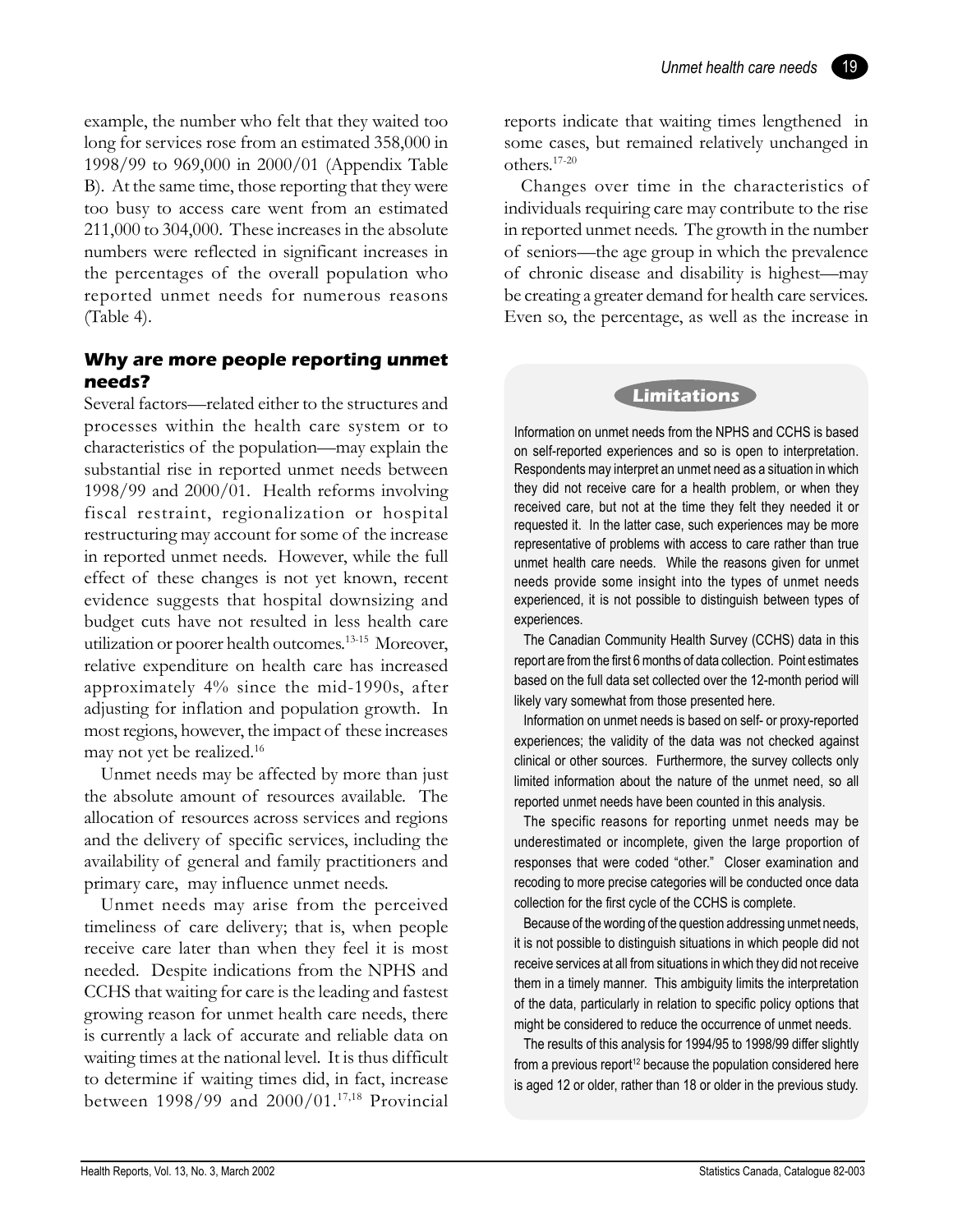

the percentage, of seniors reporting unmet needs was lower than in other age groups (Table 2). Moreover, the two-year interval during which the large increase in reported unmet needs emerged is much shorter than the period of time generally required for changes in a population's health care needs to occur. Perhaps the rise in unmet needs is related to people's ability and capacity to access health care services when they need them. Factors such as time constraints, knowledge of the system and personal resources may be key.

Finally, changes in perceptions of the performance capacity of the health care system may affect the likelihood of reporting unmet needs. Although national survey data addressing this issue are not available, public opinion polls suggest that the proportion of people who felt that the health care system should be the top priority of government policies grew from 30% in July 1998 to 55% in January 2000, reflecting an increased concern about the state of health care.<sup>18</sup> Nonetheless, in 1999 over 80% of Canadians were satisfied that the health care system could meet their own health needs and those of their family, although a somewhat lower proportion— $62\%$ —felt that the system could adequately meet the needs of all provincial residents.18 The apparent declining confidence in the state of the health care system may have increased individuals' awareness of their own experiences in accessing care.

# **Concluding remarks**

In 2000/01, one in 8 people reported that in the previous year they had had health care needs that were not met in a timely or satisfactory manner, up from one in every 24 people in 1994/95. Waiting for health care services was the leading reason offered among people reporting unmet needs, and the number of people citing this reason rose substantially between 1998/99 and 2000/01.

The purpose of this article is to highlight the increase in unmet health needs, based on preliminary data provided by the Canadian Community Health Survey, and earlier data from the National Population Health Survey. While various hypotheses are proposed to explain the increase, further study is

needed to fully understand the determinants of unmet health care needs and their potential health implications.

# **References**

- 1 Donelan K, Blendon RJ, Schoen C, et al. The cost of health system change: Public discontent in five nations. *Health Affairs* 1999; 18(3): 206-16.
- 2 Statistics Canada. Health care services—recent trends. *Health Reports* (Statistics Canada, Catalogue 82-003) 1999; 11(3): 91-112.
- 3 Donabedian A. *Aspects of Medical Care Administration*. Cambridge: Harvard Press, 1973.
- 4 Aday LA, Andersen R. A framework for the study of access to medical care. *Health Services Research* 1974; 9(3): 208-20.
- 5 Aday LA, Andersen R. Equity of access to medical care: A conceptual and empirical overview. *Medical Care* 1981; 19(12): 4-27.
- 6 Carr W, Wolfe S. Unmet needs as sociomedical indicators. *International Journal of Health Services* 1976; 6(3): 417-30.
- 7 Tambay J-L, Catlin G. Sample design of the National Population Health Survey. *Health Reports* (Statistics Canada, Catalogue 82-003) 1995; 7(1): 29-38.
- 8 Rao JNK, Wu CFJ, Yue K. Some recent work on resampling methods for complex surveys. *Survey Methodology* (Statistics Canada, Catalogue 12-001) 1992; 18(2): 209-17.
- 9 Rust KF, Rao JNK. Variance estimation for complex surveys using replication techniques. *Statistical Methods in Medical Research* 1996; 5: 283-310.
- 10 Yeo D, Mantel H, Liu TP. Bootstrap variance estimation for the National Population Health Survey. *American Statistical Association: Proceedings of the Survey Research Methods Section*. Baltimore: American Statistical Association, 1999.
- 11 Northcott HC and Population Research Laboratory, University of Alberta. *The 2001 Survey about Health and the Health System in Alberta*. Edmonton: Alberta Health and Wellness, 2001.
- 12 Chen J, Hou F. Unmet needs for health care. *Health Reports* (Statistics Canada, Catalogue 82-003) 2002; 13(2): 23-24.
- 13 Brownell MD, Roos NP, Burchill C. Monitoring the impact of hospital downsizing on access to care and quality of care. *Medical Care* 1999; 37(6) Supplement: JS135-50.
- 14 Liu L, Hader J, Brossart B, et al. The impact of rural hospital closures in Saskatchewan, Canada. *Social Science and Medicine* 2001; 51(12): 1793-1804.
- 15 Sheps SB, Reid RJ, Barer ML, et al. Hospital downsizing and trends in health care use among elderly people in British Columbia. *Canadian Medical Association Journal* 2000; 163(4): 397-401.